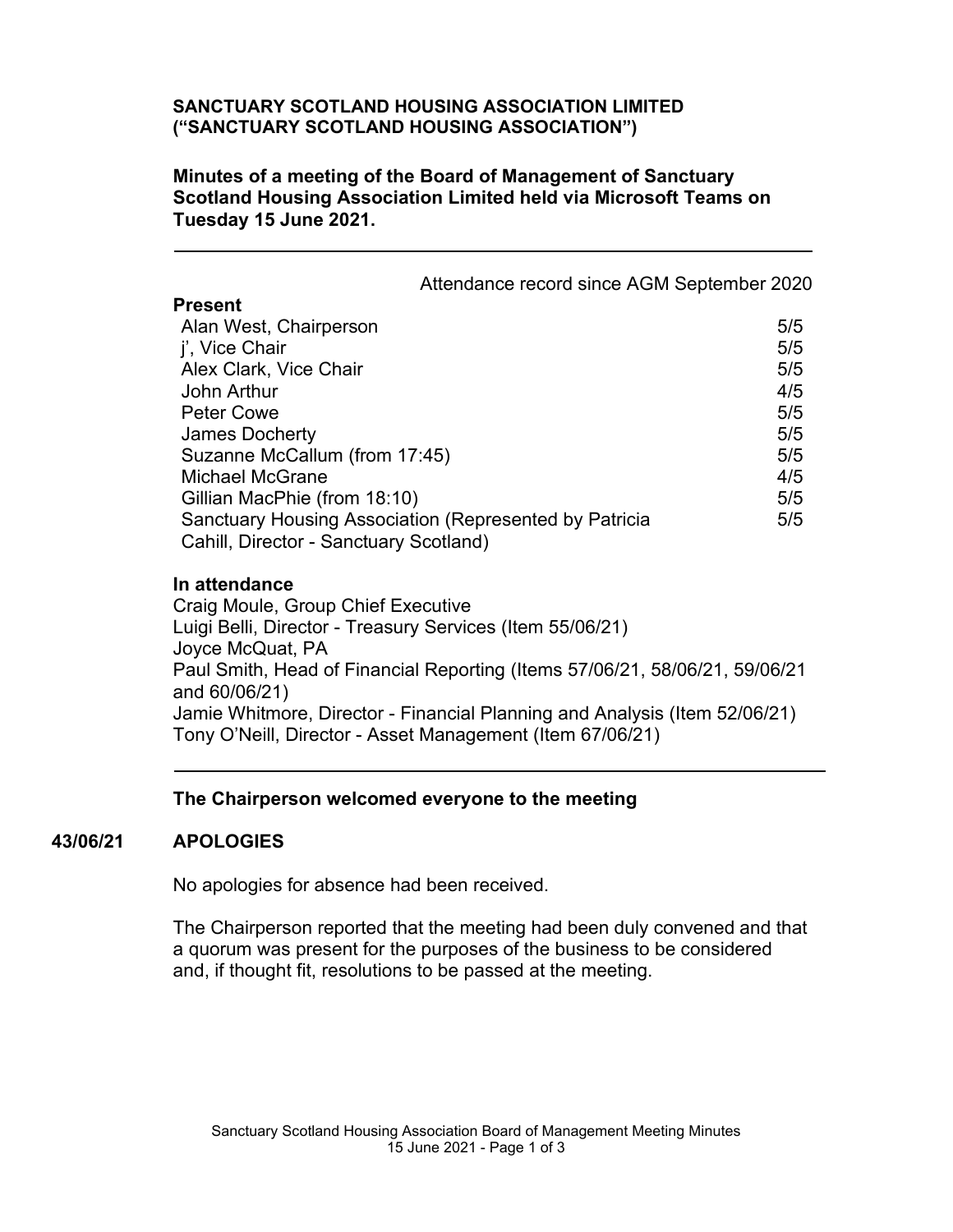### **SANCTUARY SCOTLAND HOUSING ASSOCIATION LIMITED ("SANCTUARY SCOTLAND HOUSING ASSOCIATION")**

#### **44/06/21 DECLARATIONS OF INTEREST**

The Chairperson reminded members of the need, in accordance with the provisions of Sanctuary Scotland Housing Association Limited's (Sanctuary Scotland Housing Association) Standing Orders, to disclose any personal interests in relation to matters under consideration at the meeting that were outwith the annual declarations made.

It was noted that such disclosures would be recorded under the relevant agenda items for ease of reference when producing 'extract minutes'.

# **45/06/21 MINUTES OF THE BOARD OF MANAGEMENT MEETING HELD ON 13 APRIL 2021**

The minutes of the meeting of the Board of Management held on 13 April 2021 were approved.

# **48/06/21 ACTION SINCE LAST MEETING**

The Board of Management endorsed the actions taken since the last meeting to approve the Annual Returns on the Charter for Sanctuary Scotland Housing Association and Thistle Housing Association.

The actions were taken in between meetings by the Board of Management as scheduled meeting dates would not accommodate the timescales required.

# **50/06/21 NATIONAL HOUSING FEDERATION CODE OF GOVERNANCE 2020**

Decision: The Board of Management approved the adoption of the Code for Sanctuary Scotland Housing Association in so far as it is compatible with Scottish regulatory requirements.

# **52/06/21 SCOTTISH HOUSING REGULATOR - FINANCIAL PROJECTIONS**

Decision: The Board of Management approved the updated financial projections and accompanying sensitivities for submission to the SHR.